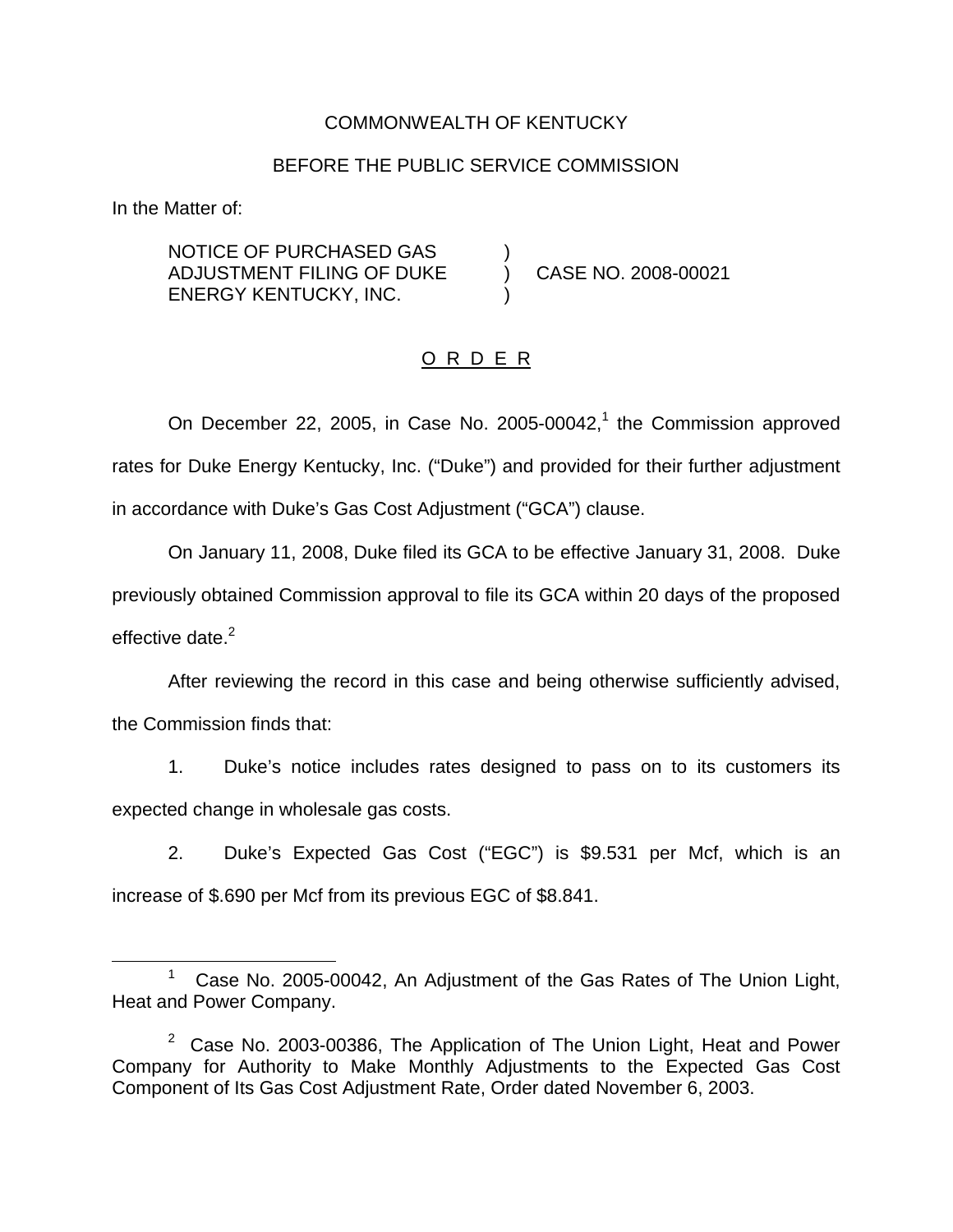3. Duke's notice sets out no current Refund Adjustment ("RA"). Duke's notice sets out a total RA of \$0 per Mcf, which is no change from its previous total RA.

4. Duke's notice sets out no current quarter Actual Adjustment ("AA"). Duke's notice sets out a total AA of \$.393 per Mcf, which is no change from its previous total AA.

5. Duke's notice sets out no current quarter Balancing Adjustment ("BA"). Duke's notice sets out a total BA of \$.029 per Mcf, which is no change from its previous total BA.

6. Duke's Gas Cost Recovery Rate ("GCR") is \$9.953 per Mcf, which is an increase of \$.690 per Mcf from its previous GCR of \$9.263.

7. The rates in the Appendix to this Order are fair, just, and reasonable, and should be approved for final meter readings by Duke on and after January 31, 2008.

IT IS THEREFORE ORDERED that:

1. The rates in the Appendix to this Order are approved for final meter readings on and after January 31, 2008.

2. Within 20 days from the date of this Order, Duke shall file with this Commission its revised tariffs setting out the rates authorized herein.

Done at Frankfort, Kentucky, this 28<sup>th</sup> day of January, 2008.

By the Commission

ATTEST:



Case No. 2008-00021